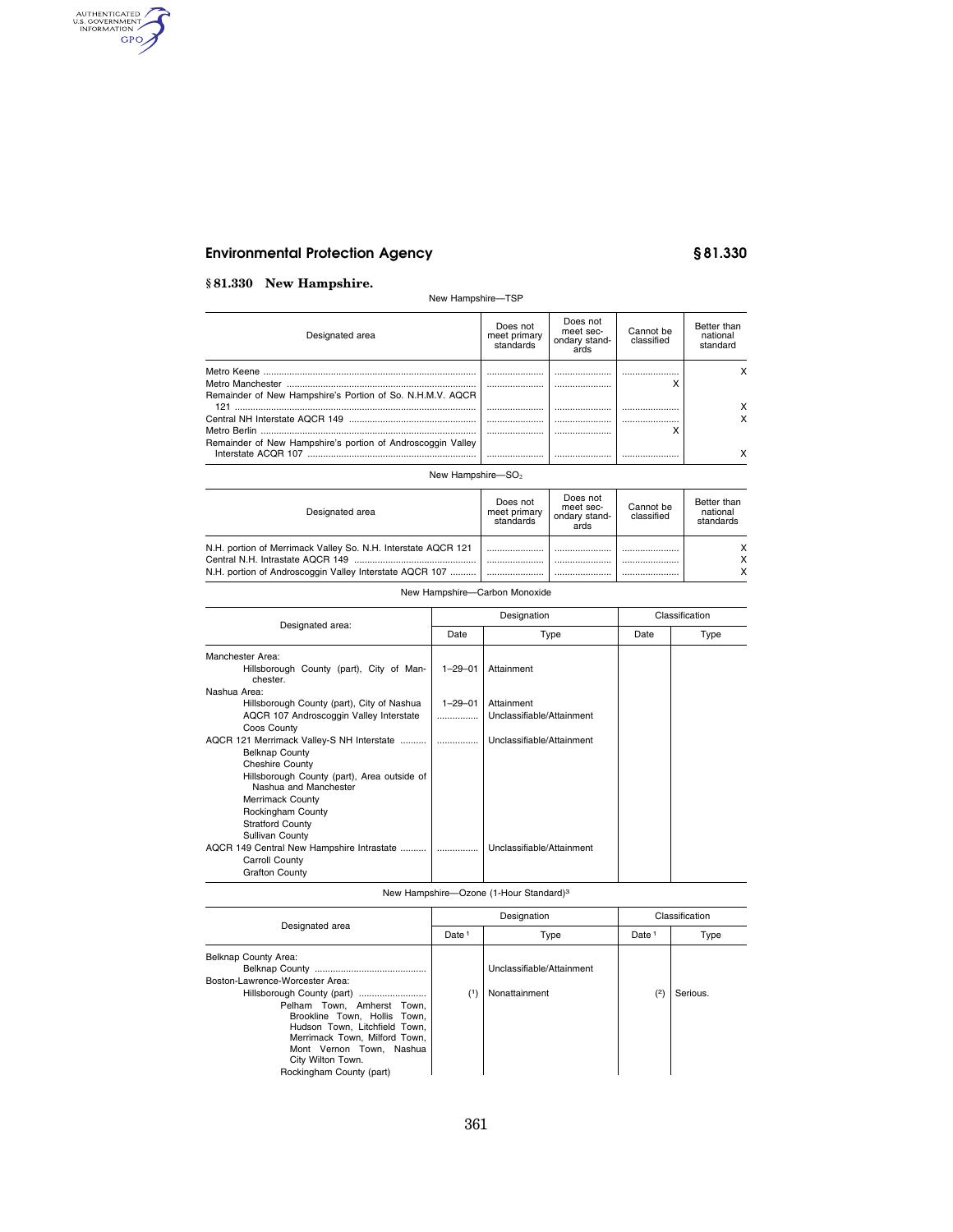# **§ 81.330 40 CFR Ch. I (7–1–10 Edition)**

|                                                                                                                                                                                                                                                                                                                                                                                                                | Designation       |                                                                                                                                   | Classification    |                        |  |
|----------------------------------------------------------------------------------------------------------------------------------------------------------------------------------------------------------------------------------------------------------------------------------------------------------------------------------------------------------------------------------------------------------------|-------------------|-----------------------------------------------------------------------------------------------------------------------------------|-------------------|------------------------|--|
| Designated area                                                                                                                                                                                                                                                                                                                                                                                                | Date <sup>1</sup> | Type                                                                                                                              | Date <sup>1</sup> | Type                   |  |
| Atkinson Town, Brentwood Town,<br>Danville Town, Derry Town, E.<br>Kingston Town, Hampstead<br>Town, Hampton Falls Town,<br>Kensington Town,<br>Kingston<br>Town, Londonderry Town, New-<br>ton Town. Plaistow Town.<br>Salem Town, Sandown Town,<br>Seabrook Town, South Hamp-<br>ton Town Windham Town.<br>Cheshire County Area:                                                                             | (2)               | Nonattainment                                                                                                                     | (2)               | Serious.               |  |
| Manchester Area:                                                                                                                                                                                                                                                                                                                                                                                               | (2)               | Nonattainment                                                                                                                     | (2)               | Incomplete Data.       |  |
| Hillsborough County (part)<br>Antrim Town. Bedford Town.<br>Town.<br>Deering<br>Bennington<br>Town.<br>Francestown<br>Town.<br>Goffstown Town, Greenfield<br>Town, Greenville Town, Han-<br>cock Town, Hillsborough Town,<br>Lyndeborough Town,<br>Man-<br>chester city, Mason Town, New<br>Boston Town, New Ipswich<br>Town.<br>Petersborough Town,<br>Sharon Town, Temple town,<br>Weare Town, Windsor Town. | (2)               | Nonattainment                                                                                                                     | (2)               | Marginal.              |  |
| Rockingham County (part)<br>Auburn Town, Candia Town,<br>Chester Town, Deerfield Town,<br>Epping Town, Fremont Town,<br>Northwood Town, Nottingham<br>Town, Raymond Town.<br>Portsmouth-Dover-Rochester Area:                                                                                                                                                                                                  | (2)<br>(2)        | Nonattainment<br>Nonattainment                                                                                                    | (2)<br>(2)        | Marginal.<br>Marginal. |  |
| Rockingham County (part)<br>Exeter Town, Greenland Town,<br>Hampton Town, New Castle<br>Town.<br><b>Newfields</b><br>Town.<br>Newington Town, Newmarket<br>Town, North Hampton Town,<br>Portsmouth city, Rye Town,<br>Stratham Town.                                                                                                                                                                           | (2)               | Nonattainment                                                                                                                     | (2)               | Serious.               |  |
| Sullivan County Area:<br>AQCR 107 Androscoggin Valley Interstate:<br>AQCR 149 Central New Hampshire Interstate:<br>1 This data is October 18, 2000 upleas athenuice pated                                                                                                                                                                                                                                      | (2)               | Nonattainment<br>Unclassifiable/Attainment<br>Unclassifiable/Attainment<br>Unclassifiable/Attainment<br>Unclassifiable/Attainment | (2)               | Serious.               |  |

New Hampshire—Ozone (1-Hour Standard)3

1 This date is October 18, 2000 unless otherwise noted.<br><sup>2</sup> This date is January 16, 2001.<br><sup>3</sup> The 1-hour ozone standard is revoked effective June 15, 2005 for all areas in New Hampshire.

New Hampshire-NO<sub>2</sub>

| Designated area                       |                   |                         |                   | Does not<br>meet primary<br>standards | Cannot be classi-<br>fied or better<br>than national<br>standards |
|---------------------------------------|-------------------|-------------------------|-------------------|---------------------------------------|-------------------------------------------------------------------|
| Statewide                             |                   |                         |                   |                                       | x                                                                 |
| New Hampshire-Ozone (8-Hour Standard) |                   |                         |                   |                                       |                                                                   |
|                                       |                   | Designated <sup>a</sup> |                   | Category/classification               |                                                                   |
| Designated area                       | Date <sup>1</sup> | Type                    | Date <sup>1</sup> |                                       | Type                                                              |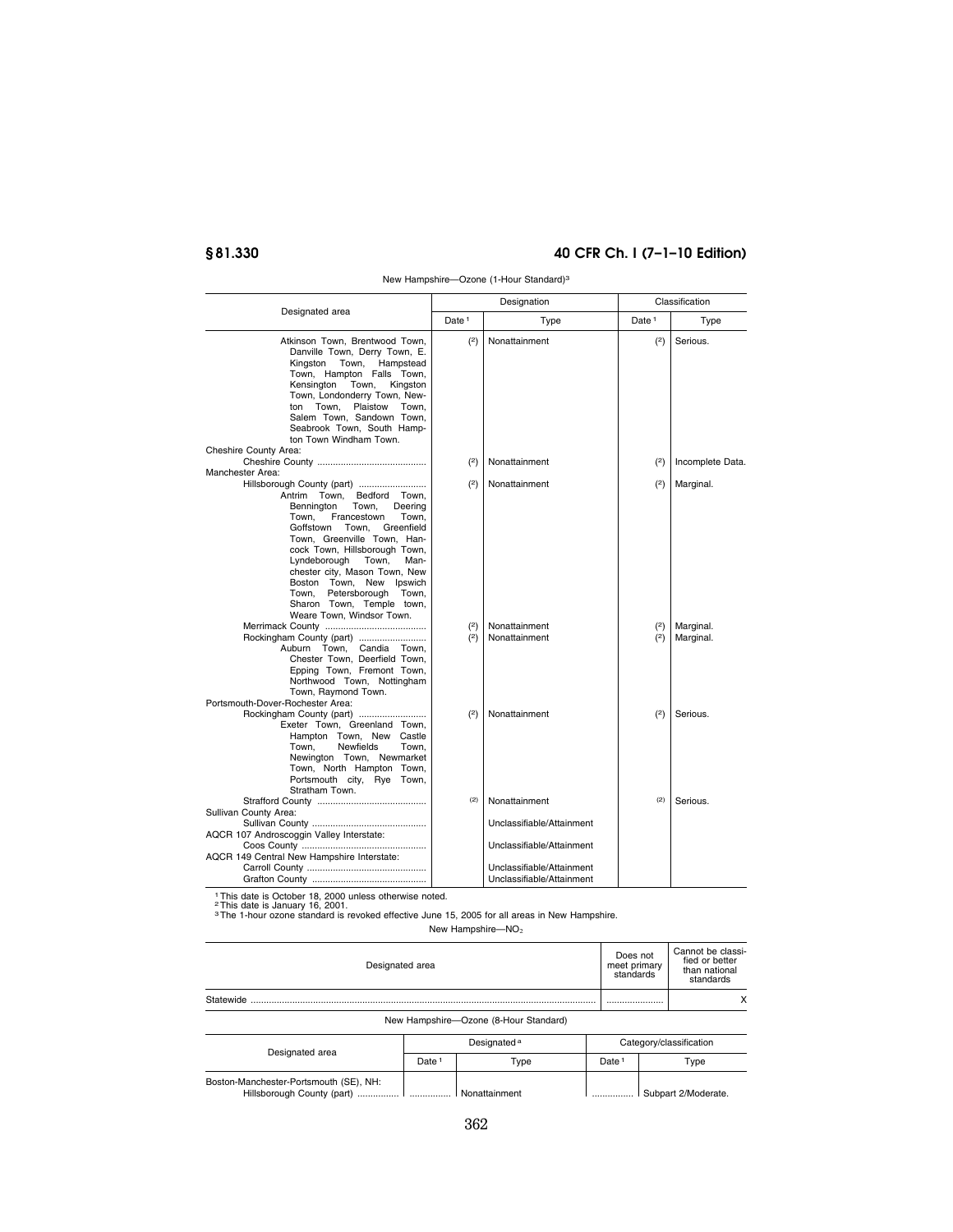# **Environmental Protection Agency § 81.330**

|                                                                                                                                                                                                                                                                                                                                                                                                                                                                                                                                                                                                                                                                                |                   | Designated <sup>a</sup>   |                   | Category/classification |
|--------------------------------------------------------------------------------------------------------------------------------------------------------------------------------------------------------------------------------------------------------------------------------------------------------------------------------------------------------------------------------------------------------------------------------------------------------------------------------------------------------------------------------------------------------------------------------------------------------------------------------------------------------------------------------|-------------------|---------------------------|-------------------|-------------------------|
| Designated area                                                                                                                                                                                                                                                                                                                                                                                                                                                                                                                                                                                                                                                                | Date <sup>1</sup> | Type                      | Date <sup>1</sup> | Type                    |
| Bedford<br>Amherst<br>Town.<br>Town.<br>Brookline Town,<br>Goffstown Town, Hollis<br>Town.<br>Hudson<br>Town,<br>Litchfield<br>Town,<br>Man-<br>chester City, Merrimack<br>Milford<br>Town,<br>Town,<br>Nashua<br>City,<br>Pelham<br>Town                                                                                                                                                                                                                                                                                                                                                                                                                                      |                   |                           |                   |                         |
| Merrimack County (part)<br>Hooksett Town                                                                                                                                                                                                                                                                                                                                                                                                                                                                                                                                                                                                                                       |                   | Nonattainment             |                   | Subpart 2/Moderate.     |
| Rockingham County (part)<br>Atkinson<br>Town,<br>Auburn<br>Town, Brentwood Town,<br>Candia Town, Chester<br>Town.<br>Danville<br>Town.<br>Derry Town, E. Kingston<br>Town, Epping Town, Exe-<br>ter Town, Fremont Town,<br>Greenland Town, Hamp-<br>stead Town,<br>Hampton<br>Town,<br>Hampton<br>Falls<br>Town, Kensington Town,<br>Kingston Town, London-<br>derry Town, New Castle<br>Town, Newfields Town,<br>Newington<br>Town,<br>Newmarket Town, New-<br>ton Town, North Hampton<br>Town,<br>Plaistow<br>Town,<br>Portsmouth City, Ray-<br>mond Town, Rye Town,<br>Salem Town. Sandown<br>Town. Seabrook Town.<br>South Hampton Town,<br>Stratham Town, Windham<br>Town | .                 | Nonattainment             | .                 | Subpart 2/Moderate.     |
| Strafford County (part)<br>Dover City, Durham Town,<br>Rochester<br>City,<br>Rollinsford Town,<br>and                                                                                                                                                                                                                                                                                                                                                                                                                                                                                                                                                                          |                   | Nonattainment             |                   | Subpart 2/Moderate.     |
| Somersworth City<br><b>Belknap County</b><br>Carroll County<br><b>Cheshire County</b><br>Coos County<br><b>Grafton County</b><br>Hillsborough County (part) remainder<br>Merrimack County (part) remainder<br>Rockingham County (part) remainder<br>Strafford County (part) remainder<br>Sullivan County                                                                                                                                                                                                                                                                                                                                                                       | .                 | Unclassifiable/Attainment |                   |                         |

New Hampshire—Ozone (8-Hour Standard)

a Includes Indian Country located in each county or area, except as otherwise specified.<br>1 This date is June 15, 2004, unless otherwise noted.

New Hampshire—PM2.5 (Annual NAAQS)

| Designated area |   | Designation <sup>a</sup>   |
|-----------------|---|----------------------------|
|                 |   | Type                       |
| Statewide:      |   |                            |
|                 |   | Unclassifiable/Attainment. |
|                 | . | Unclassifiable/Attainment. |
|                 | . | Unclassifiable/Attainment. |
|                 | . | Unclassifiable/Attainment. |
|                 | . | Unclassifiable/Attainment. |
|                 |   | Unclassifiable/Attainment. |
|                 |   | Unclassifiable/Attainment. |
|                 |   |                            |